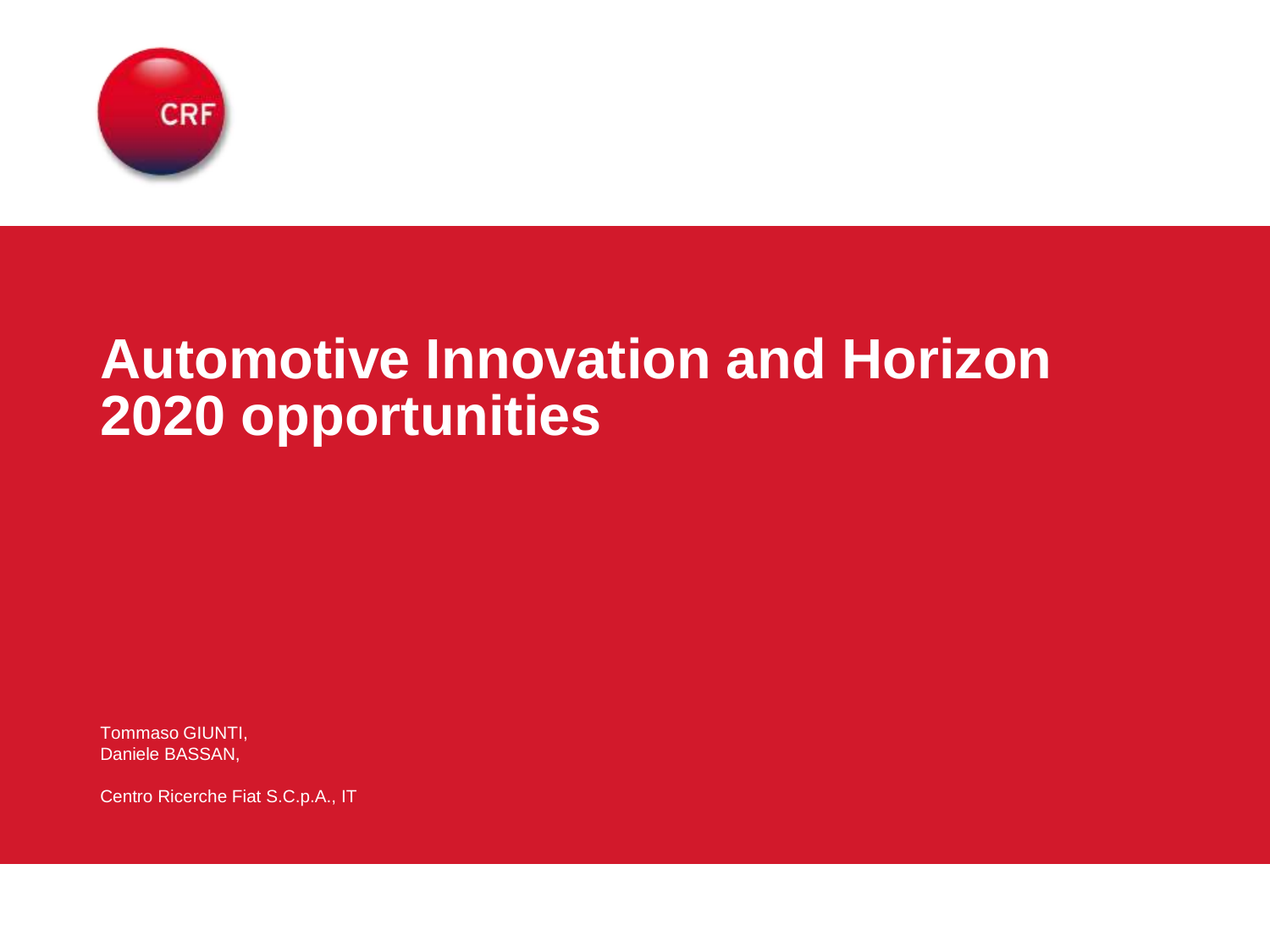# Index

### **CRF Mission**

- Research and innovation positioning
- **CRF** sites
- CRF organization
- Focal point for research and innovation activities
- World Class Manufacturing Research & Innovation
- Collaborative projects
- Membership network
- Collaborative Research and Cluster projects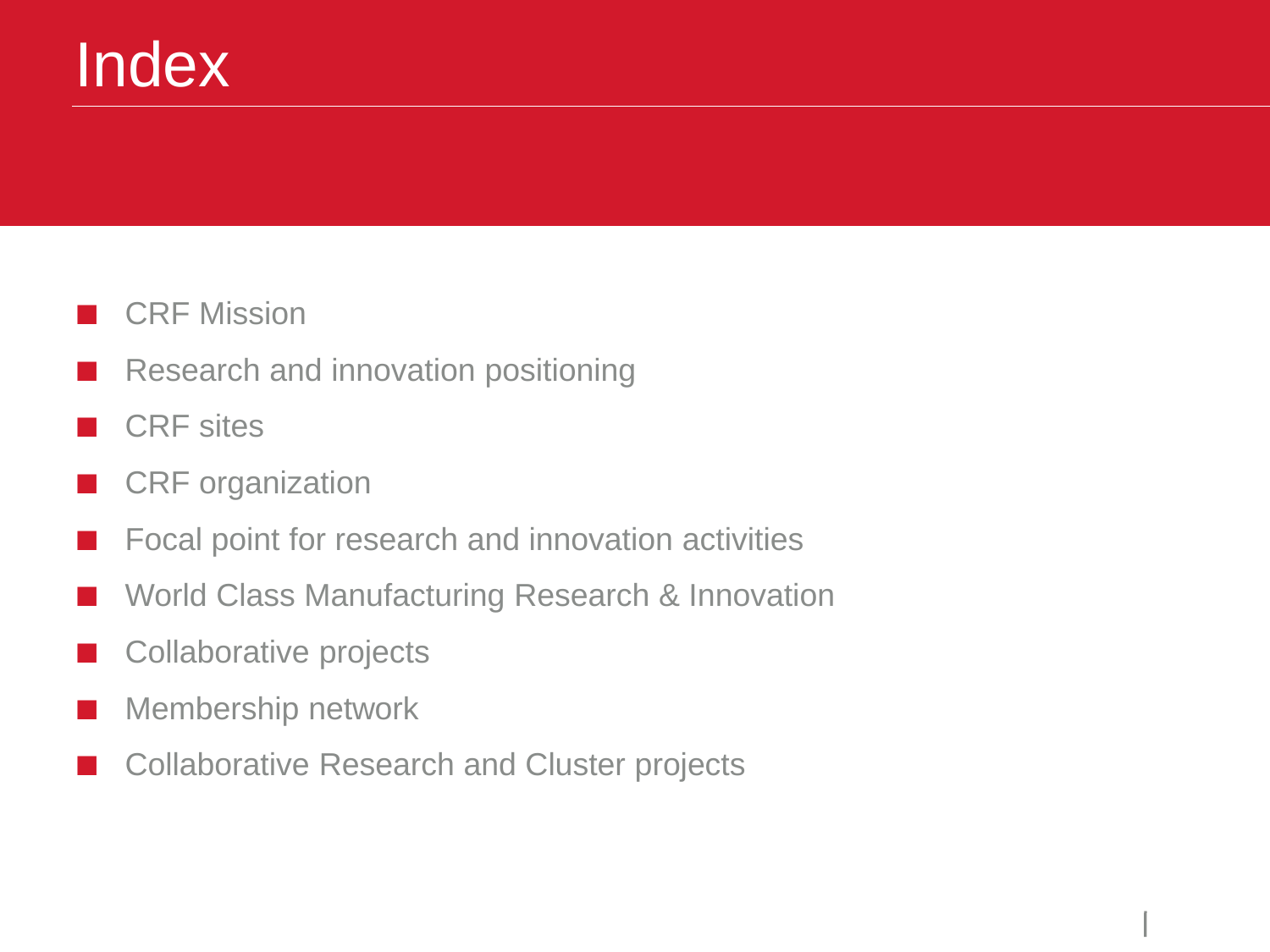### **CRF Mission**



*Develop and transfer innovative powertrains, vehicle systems & features, materials, processes and methodologies together with innovation expertise in order to improve the competitiveness of FCA products*

**Mission** *Represent FCA in European and National collaborative and National collaborative research programs, joining pre-competitive projects and promoting networking actions*

> *Support FCA in the protection and enhancement of intellectual property*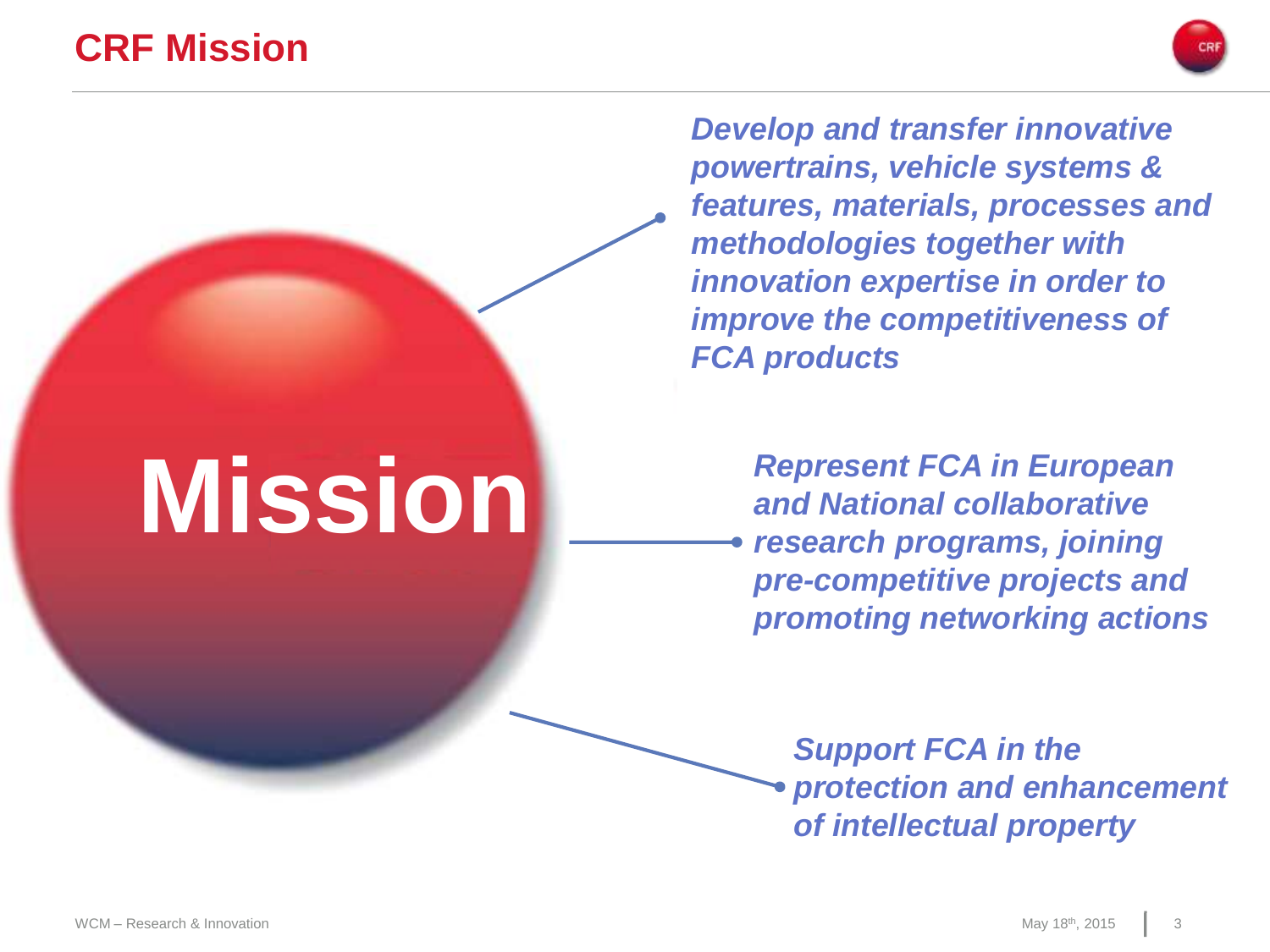### **Research and innovation**

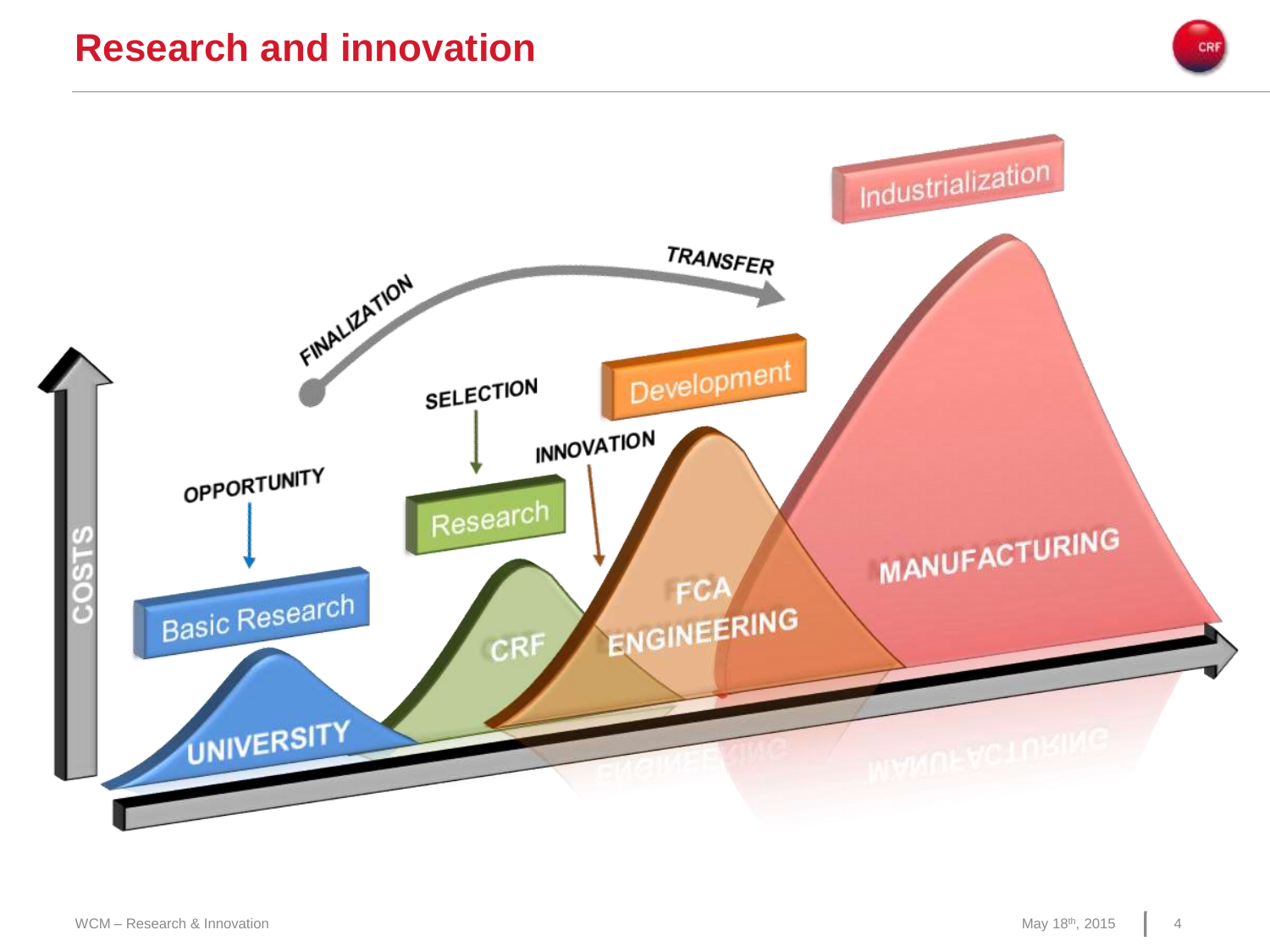### **Sites**



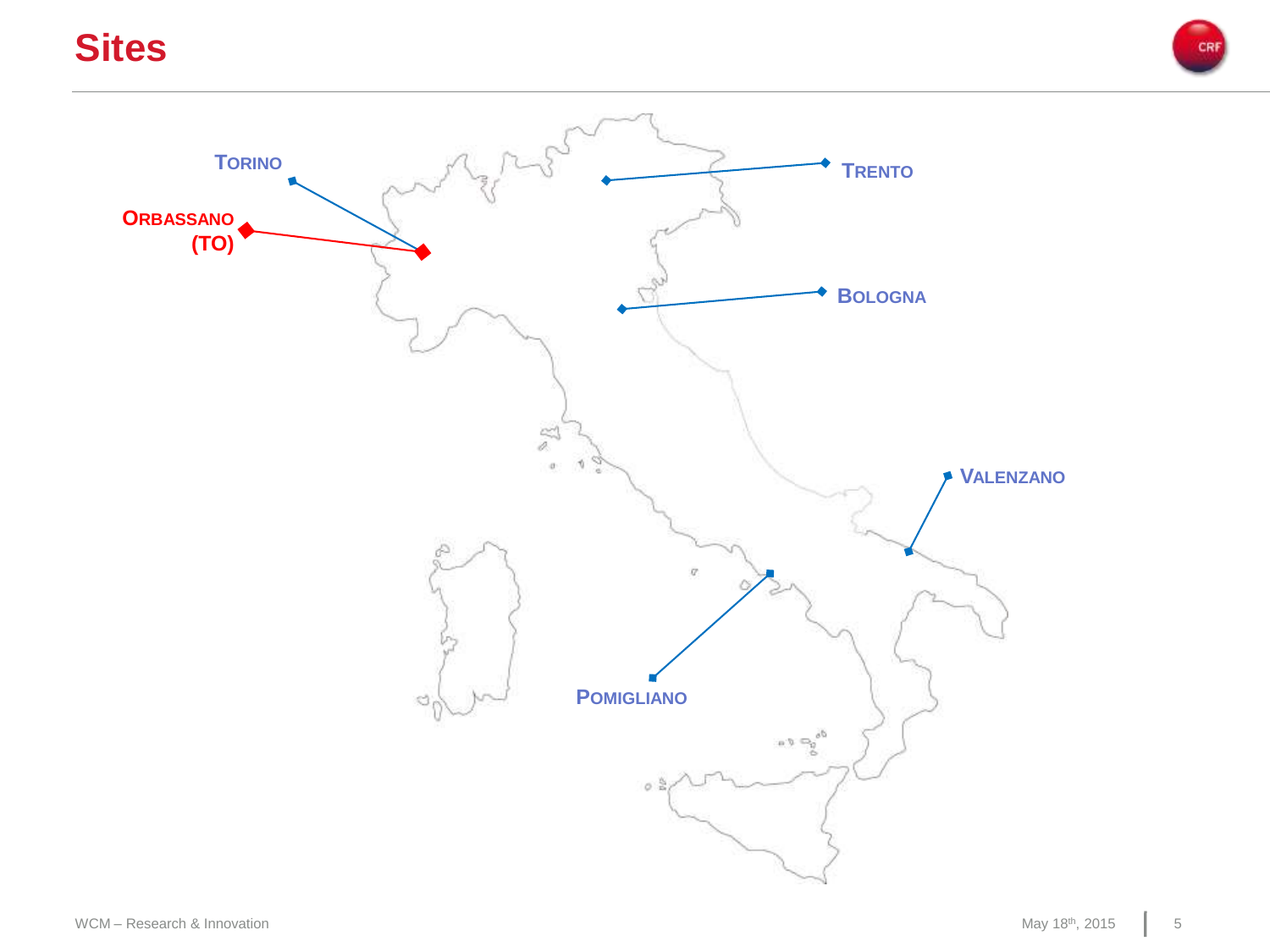### **Organization**



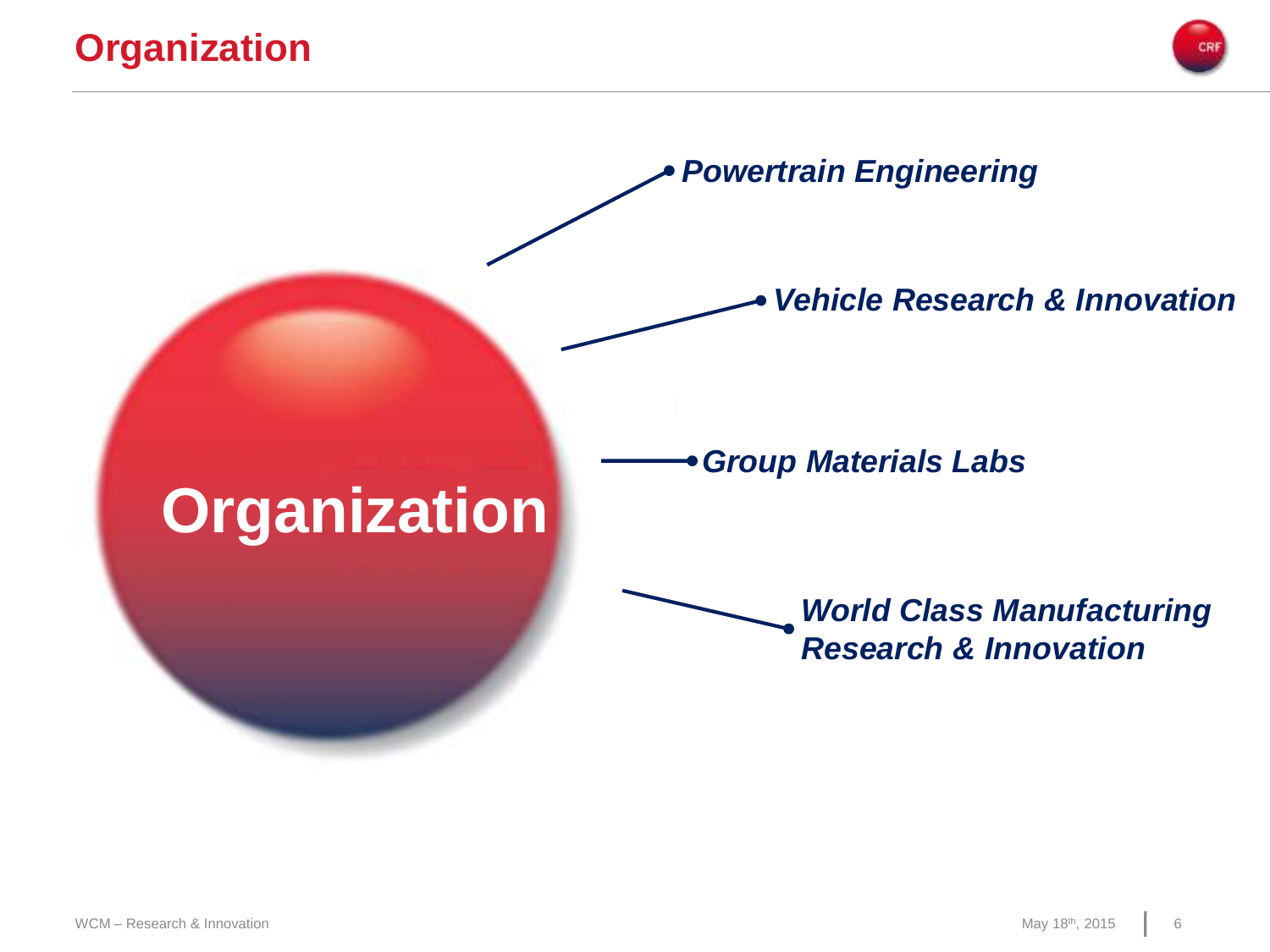### **Focal point for research and innovation activities**



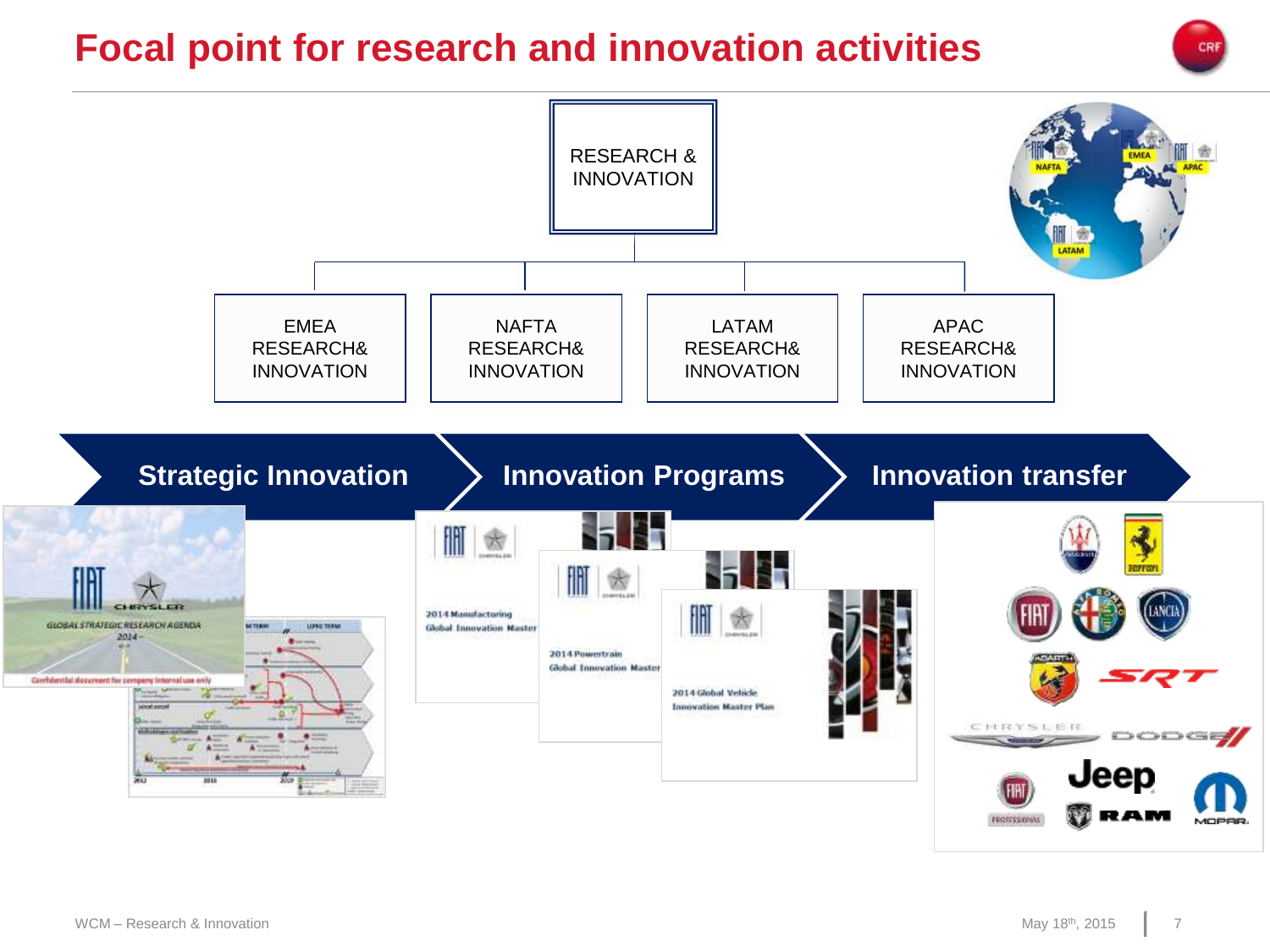

- **WCM Research & Innovation** is mapping the WCM research needs with the aim to promote trough international collaborations by:
	- Integrating vision among FCA group with roadmap definitions and strategic Research and innovation agenda finalization;
	- Selecting excellence in Europe and in the World to exploit FCA group innovation to transfer results into the Product Development Process;
	- Sharing long term vision with the different platforms/stakeholders to promote altogether common research needs;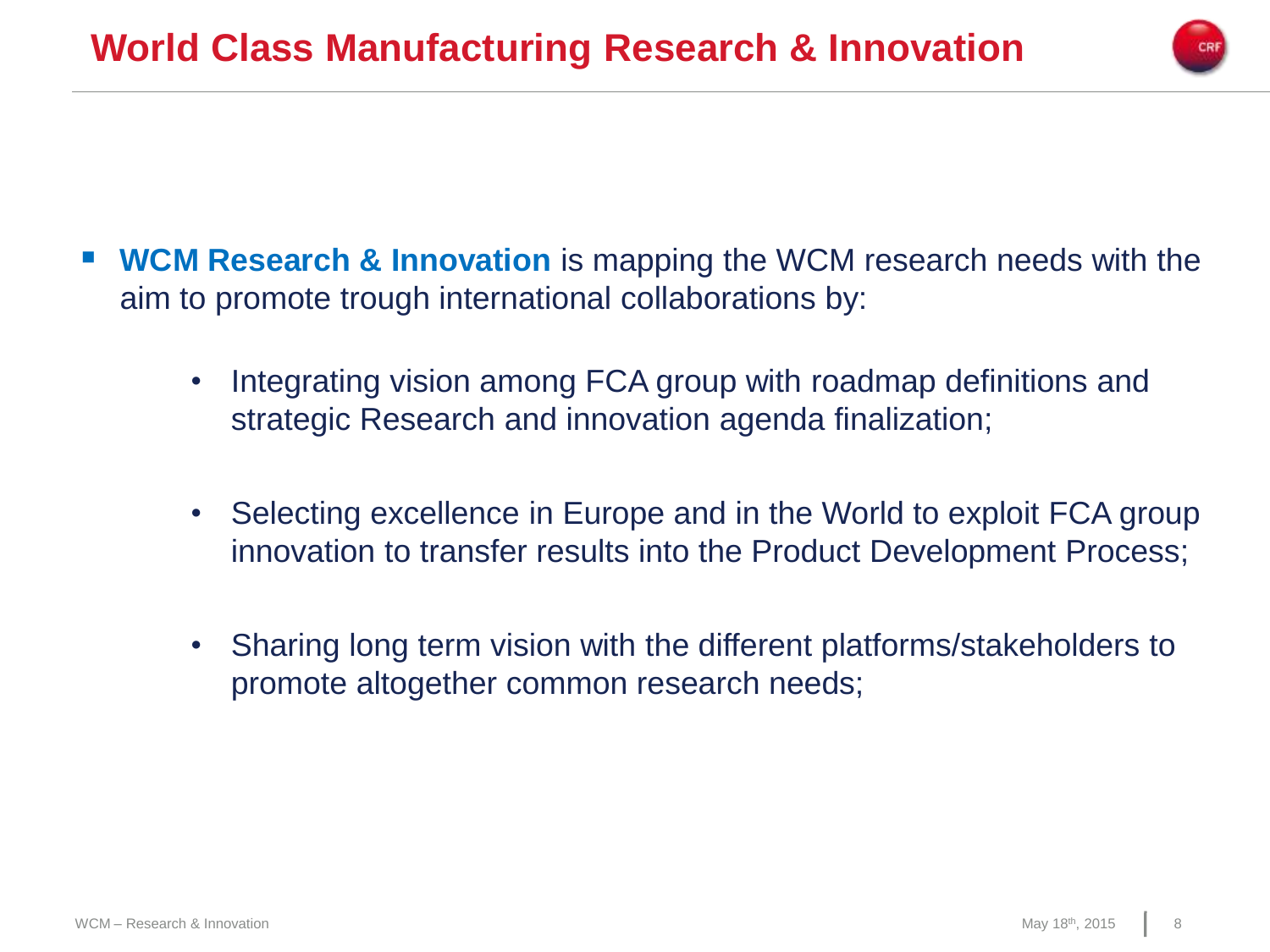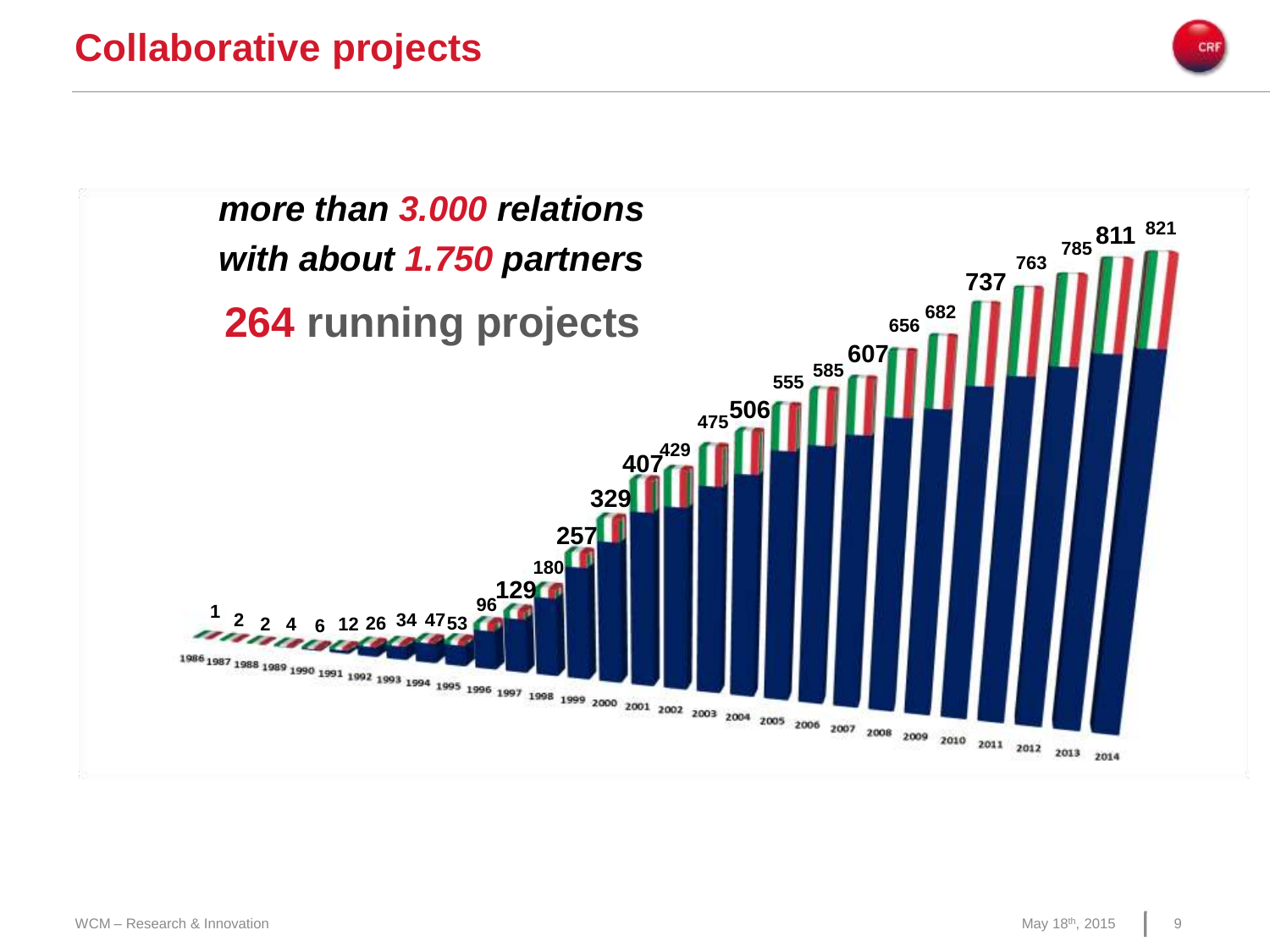### **Membership network**



#### **European Technology Platforms**

- ERTRAC: Road Transport
- EPOSS: Smart Systems
- MANUFUTURE: Manufacturing
- EUMAT: Materials
- **Public Private Partnerships**
	- European Green Vehicle Initiative
	- Factories of the Future

#### **Associations**

- EFFRA
- ERTICO ITS Europe
- EUCAR
- Human Factors and Ergonomics Society Europe Chapter
- **Joint Undertakings**
	- ECSEL (ex Artemis, ENIAC)

# **Membership network**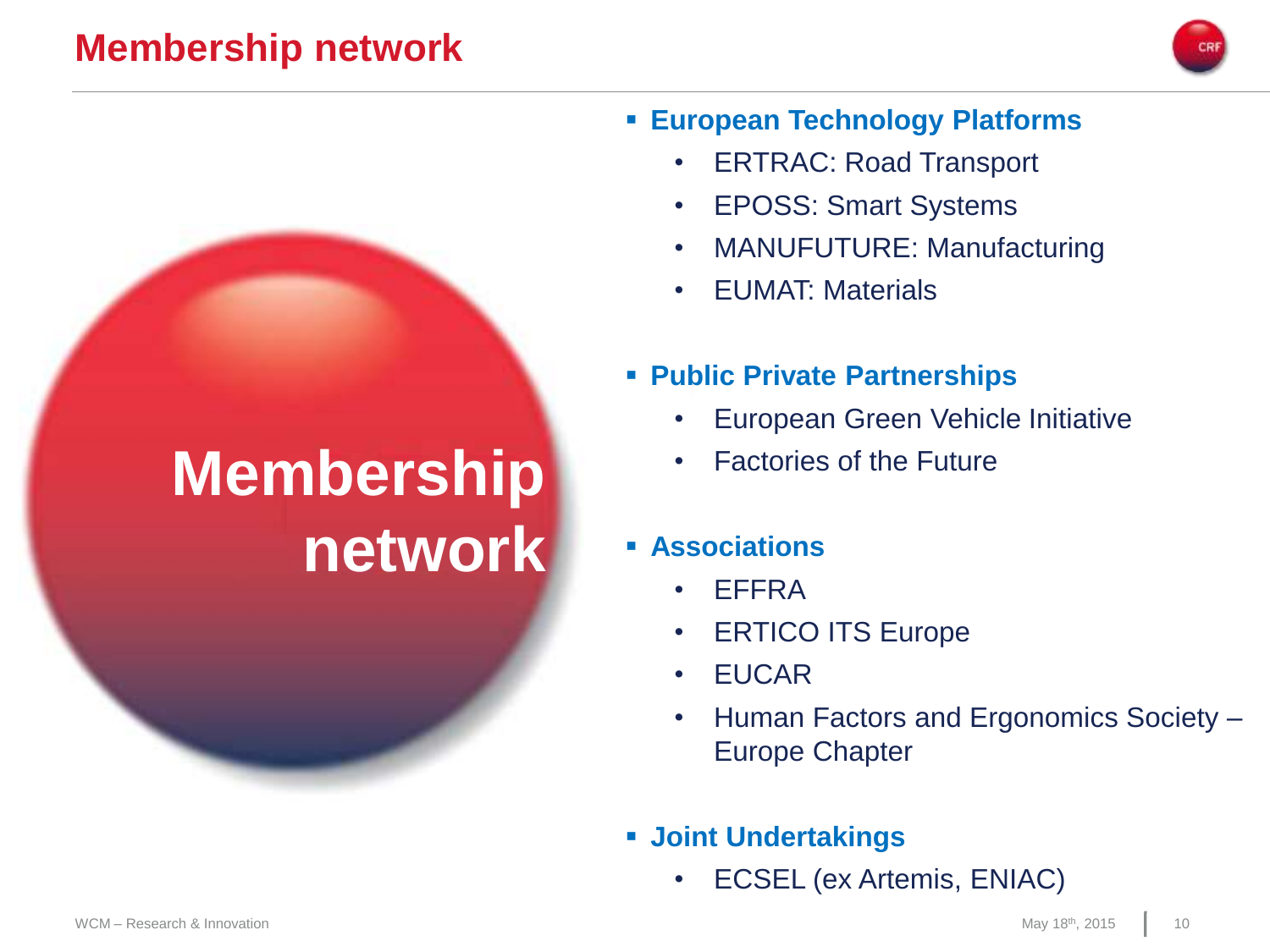

### **FoF Clusters:**

- Eco Factories
- Human robot interaction
- Focus

### **Green Car Cluster:**

• Seam Cluster





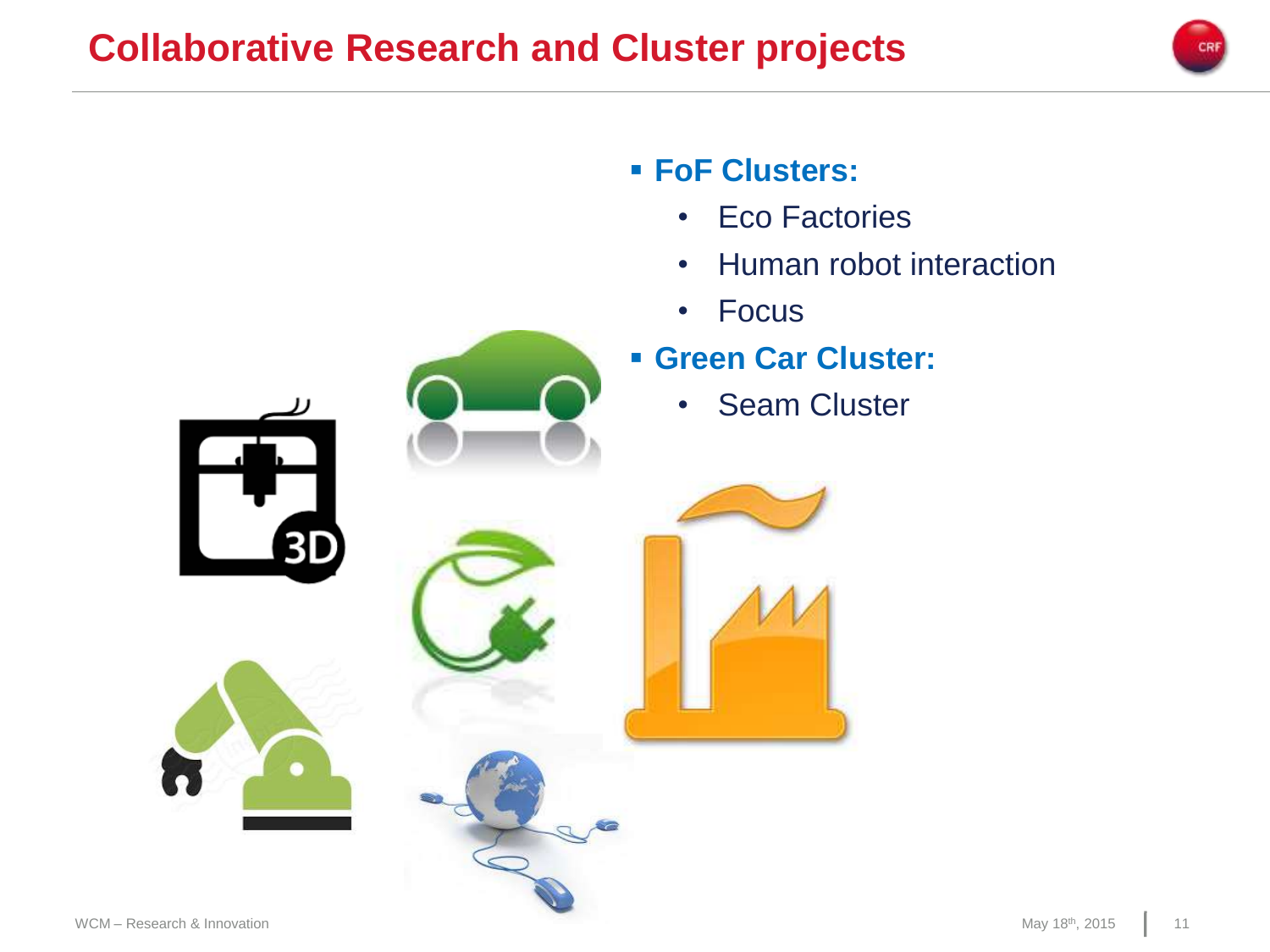## **FoF Project Clustering #1: EcoFactories**







Different projects funded under the European Seventh Framework Programme have joined forces to give a coherent view of clean manufacturing to industry. EMC2-Factory is working with AREUS, ENEPLAN and REFORM on different aspects of the eco-factory. Joint dissemination and training activities will spread a single message on competitive, green manufacturing to industry.



**Factories of the Future** Public Private Partnership



**EMC2-Factory**





**Energy Efficient** 

**Process Planning System** 

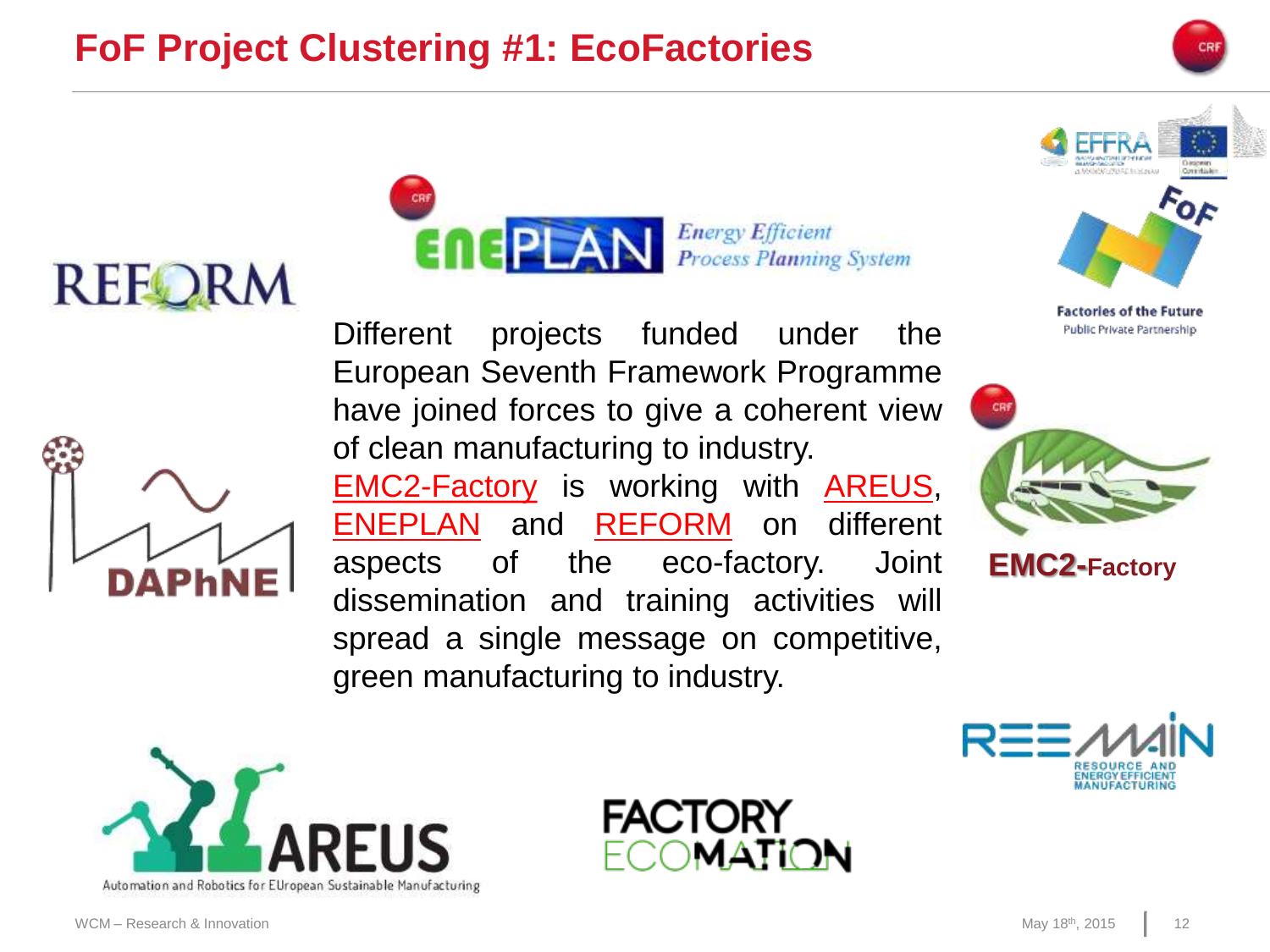## **FoF Project Clustering #2: Human Robot Interaction**









Public Private Partnership



Different projects on human robot Interaction will spread a single message on competitive, green manufacturing to industry on dissemination and training activities: ROBO-PARTNER, ROBO-MATE, FACTORY-IN-A-DAY, CUSTOMPACKER, LIAA



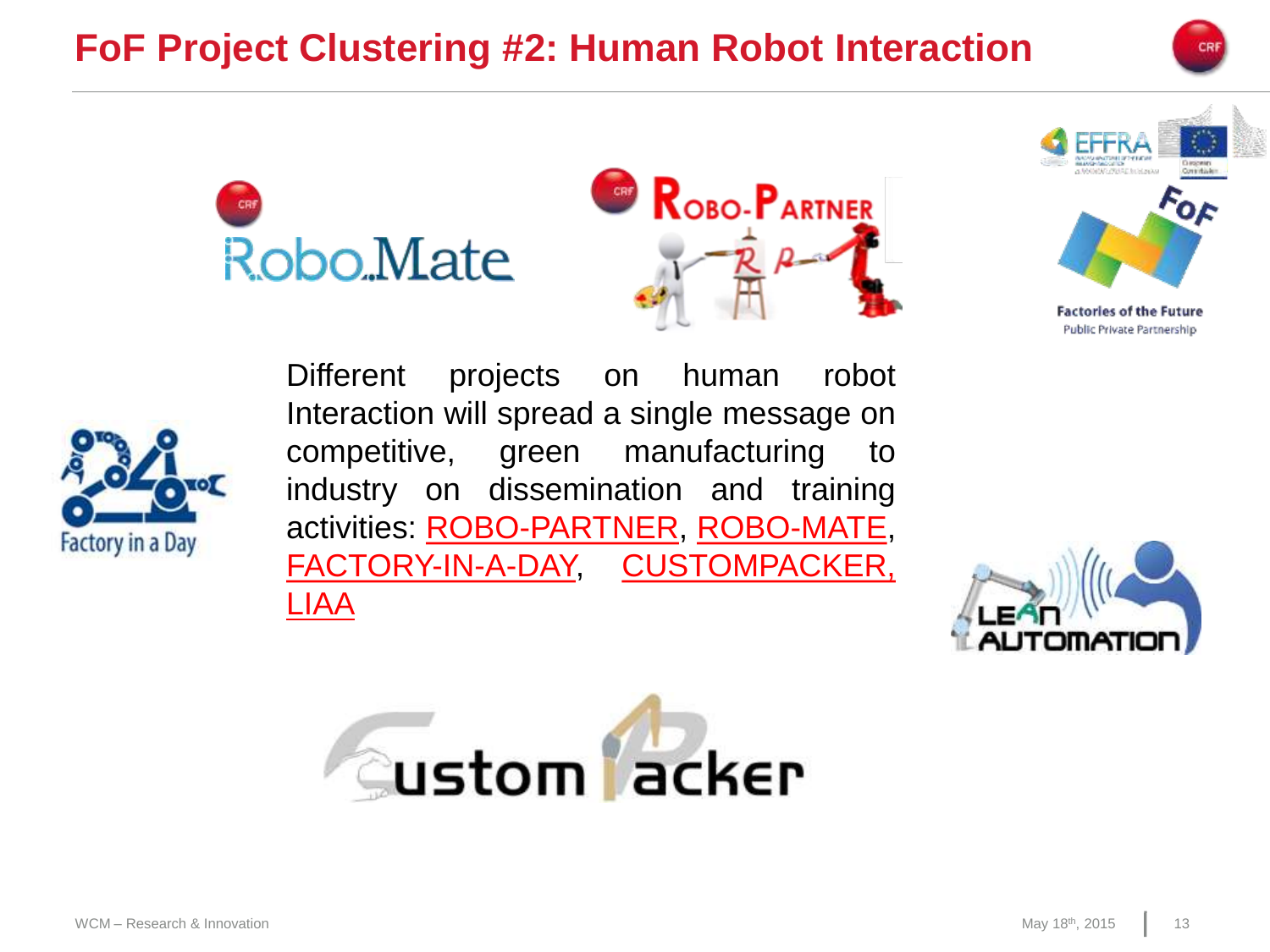### **FoF Project Clustering #3: FOCUS**





FOCUS project is a cluster of different projects on main FoF research priorities:

- Zero defect manufacturing
- Robotic
- Clean manufacturing
- High precision production technologies
- Maintenance & Support





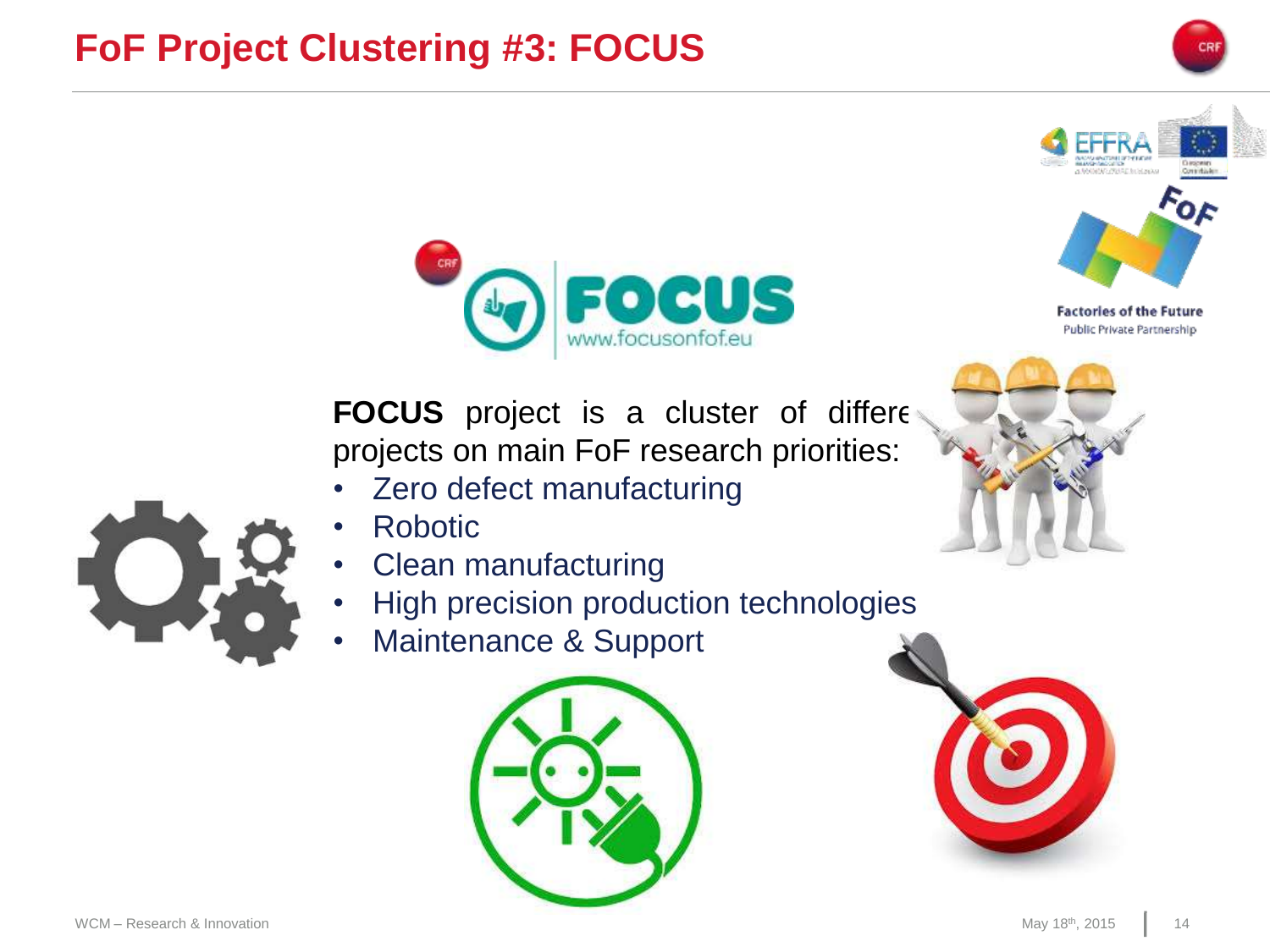



The European RTD-Cluster on Lightweight Design. In order to coordinate and harmonize the four projects SafeEV, ENLIGHT, ALIVE and MATISSE, the SEAM cluster has been established.

Main purpose of the SEAM cluster is to realize and monitor synergies between the four projects on RTD and demonstration level and to execute joint dissemination and exploitation activities.



**ENLIGHT** 



Advanced High Volume Affordable Lightweighting for Future Electric Vehicles



Safe Small Electric Vehicles through Advanced Simulation **Methodologies** 



Modelling And Testing for Improved Safety of key composite StructurEs



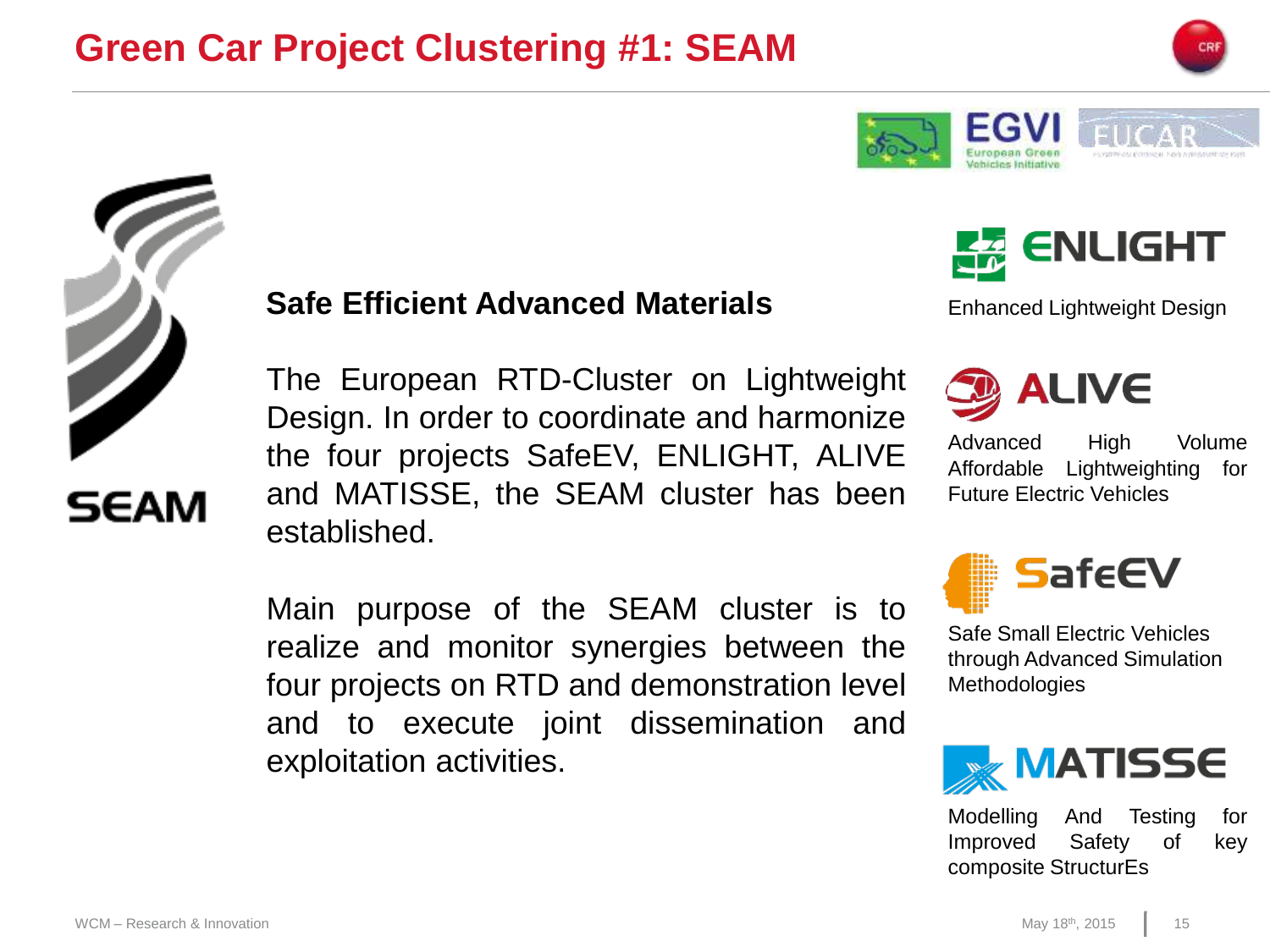### **Factories of Future**





- **Research Priorities:**
	- Advanced manufacturing processes
	- Adaptive and smart manufacturing systems
	- Digital, virtual and resource-efficient factories
	- Collaborative and mobile enterprises
	- Human-centred manufacturing
	- Customer-focused manufacturing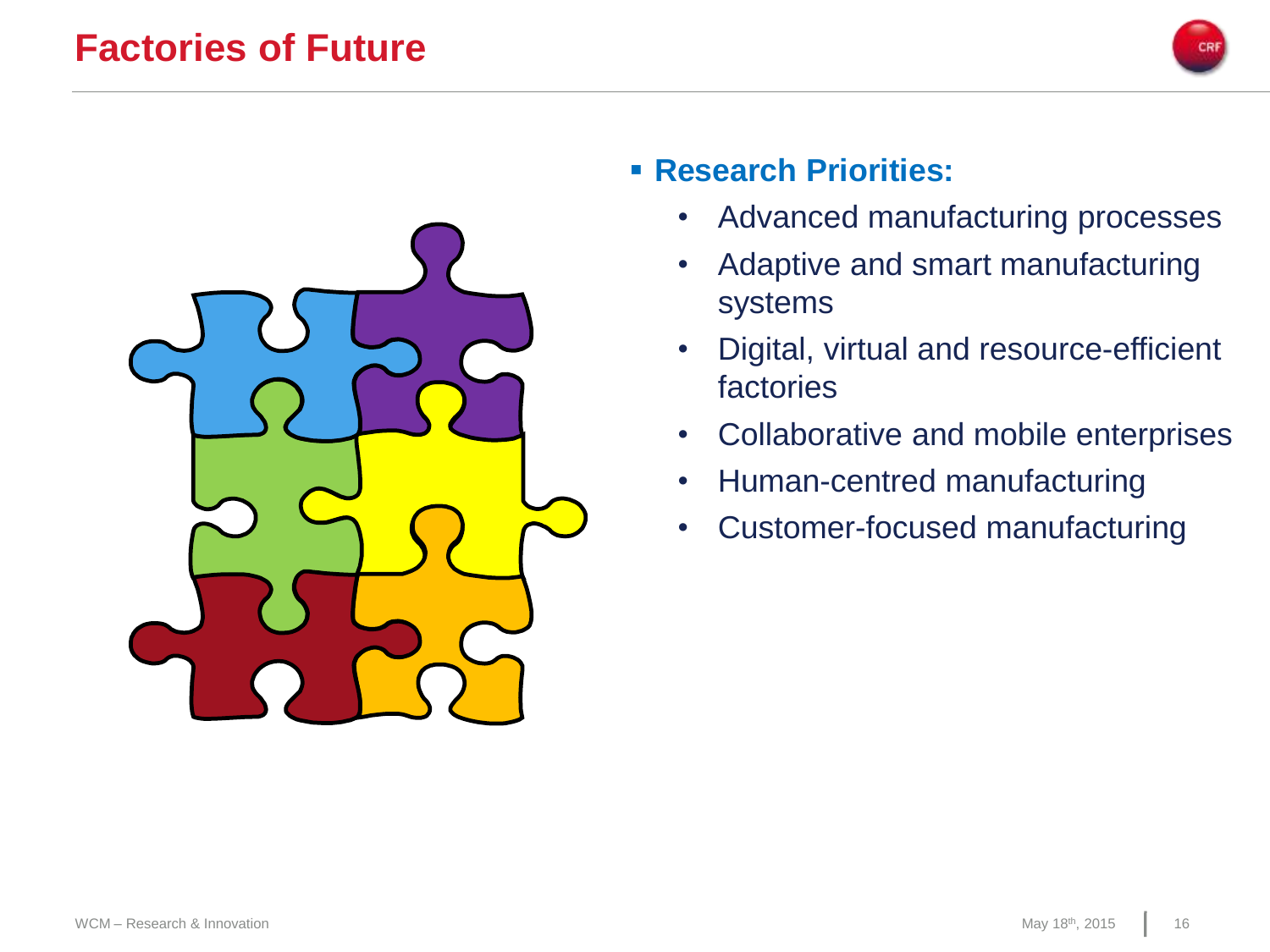### **Green Car Initiative**



#### **Research Priorities:**

- Alternative/ lightweight materials
- Alternative fuels and energies
- Advanced materials, equipment, Nano-Microtechnologies
- Advancement and adaptation of resources for green vehicles
- Processing, integrating advanced materials & technologies



• …